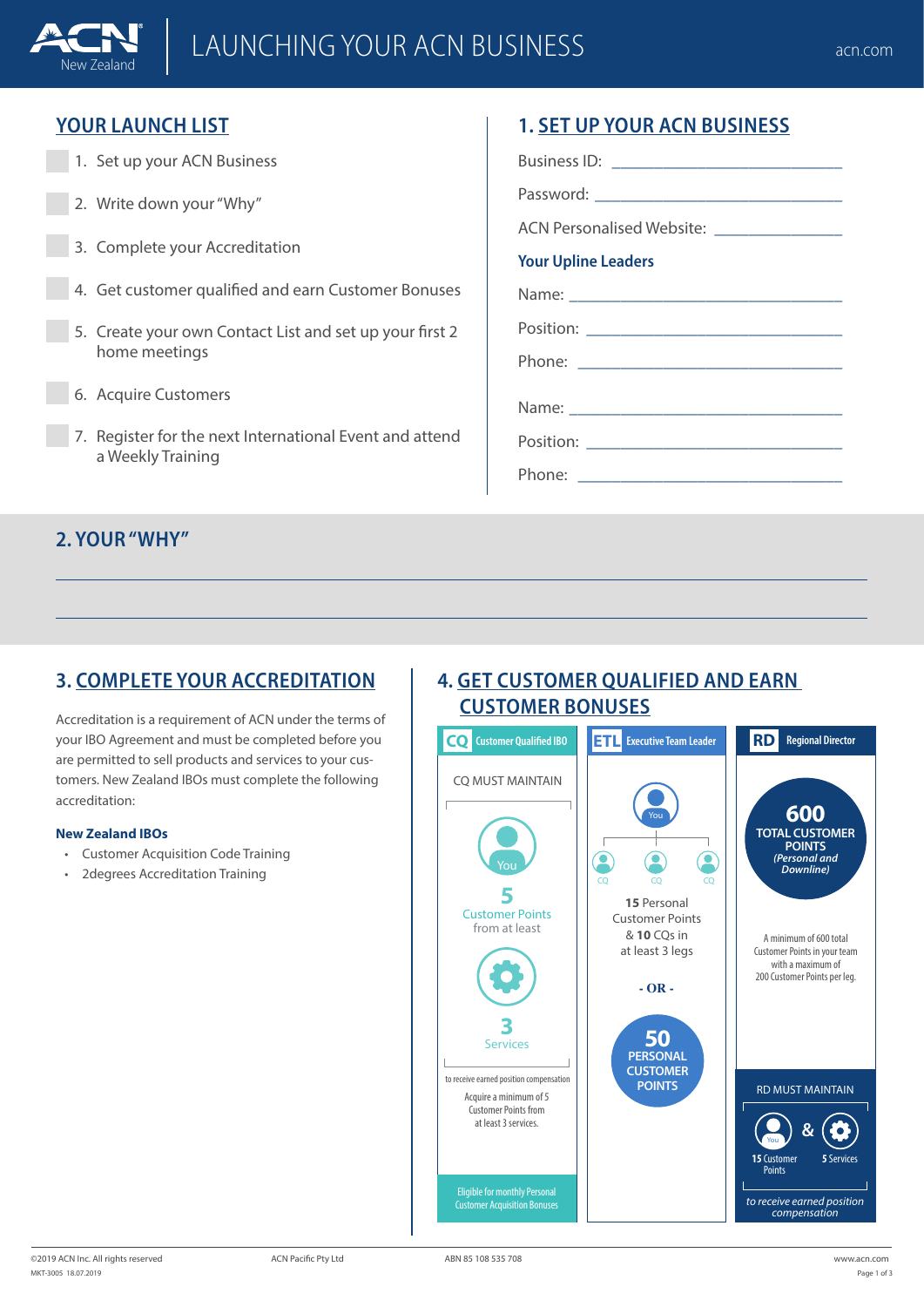

**START INVITING**

# **5. CREATE YOUR CONTACT LIST**

This is where your IBOs, customers and referrals will come from

#### LIST EVERYONE YOU KNOW! **DON'T PRE-JUDGE!**

| <u> 1989 - Johann John Stone, markin biskup og det ble større og det ble større og det ble større og det ble stør</u> |                                                                                                                       |  |
|-----------------------------------------------------------------------------------------------------------------------|-----------------------------------------------------------------------------------------------------------------------|--|
|                                                                                                                       |                                                                                                                       |  |
|                                                                                                                       |                                                                                                                       |  |
|                                                                                                                       |                                                                                                                       |  |
| <u> 2002 - Jan Bernard Bernard, mars and de la participation (m. 2011)</u>                                            |                                                                                                                       |  |
|                                                                                                                       |                                                                                                                       |  |
|                                                                                                                       |                                                                                                                       |  |
|                                                                                                                       | <u> 1980 - Jan Bernard Bernard, mars and de la partie de la partie de la partie de la partie de la partie de la p</u> |  |
|                                                                                                                       |                                                                                                                       |  |

## **SETUP YOUR FIRST TWO HOME MEETINGS**

| Schedule your meetings and start inviting |  |  |
|-------------------------------------------|--|--|
|                                           |  |  |

Date: \_\_\_\_\_\_\_\_\_\_\_\_\_\_\_ Time: \_\_\_\_\_\_\_\_\_\_\_\_\_\_\_

### **When Inviting:** Be Natural (Enthusiasm + Urgency = Great Results)

Date: \_\_\_\_\_\_\_\_\_\_\_\_\_\_\_ Time: \_\_\_\_\_\_\_\_\_\_\_\_\_\_\_

Hi *(prospect name)*, it's *(Insert IBO Name)* How are you?

Hey, I am just rushing out, but just had to give you a quick call! I know this is left field, but do you look at other ways of making money in addition to what you are doing right now? (PAUSE for response...Yes...)

Yes, I thought you would! Now you may not know this about me but... (insert your reason why)

I knew that there had to be a better way, and what I found is a company that is expanding here, specialising in new technologies! What I am most excited about is the person leading the expansion I met called.........who is having massive success and *he/ she* is launching into our area.

I don't know how I did it, but I have managed to secure 45 minutes of his/her time and he/she is coming over to my place on (insert date...day...time).

I was thinking of key people, and I thought of you! Can I put you down for coming?

#### **Handling any question from the prospect is to be answered this way only:**

"That is a very good question and that is exactly why I have the expert coming over to answer those questions for us. Can I count on you for coming?"

#### **If they can't make it:**

"When is the soonest we can get together?"

#### **If they say no:**

Move onto the next person on your list of warm market contacts.